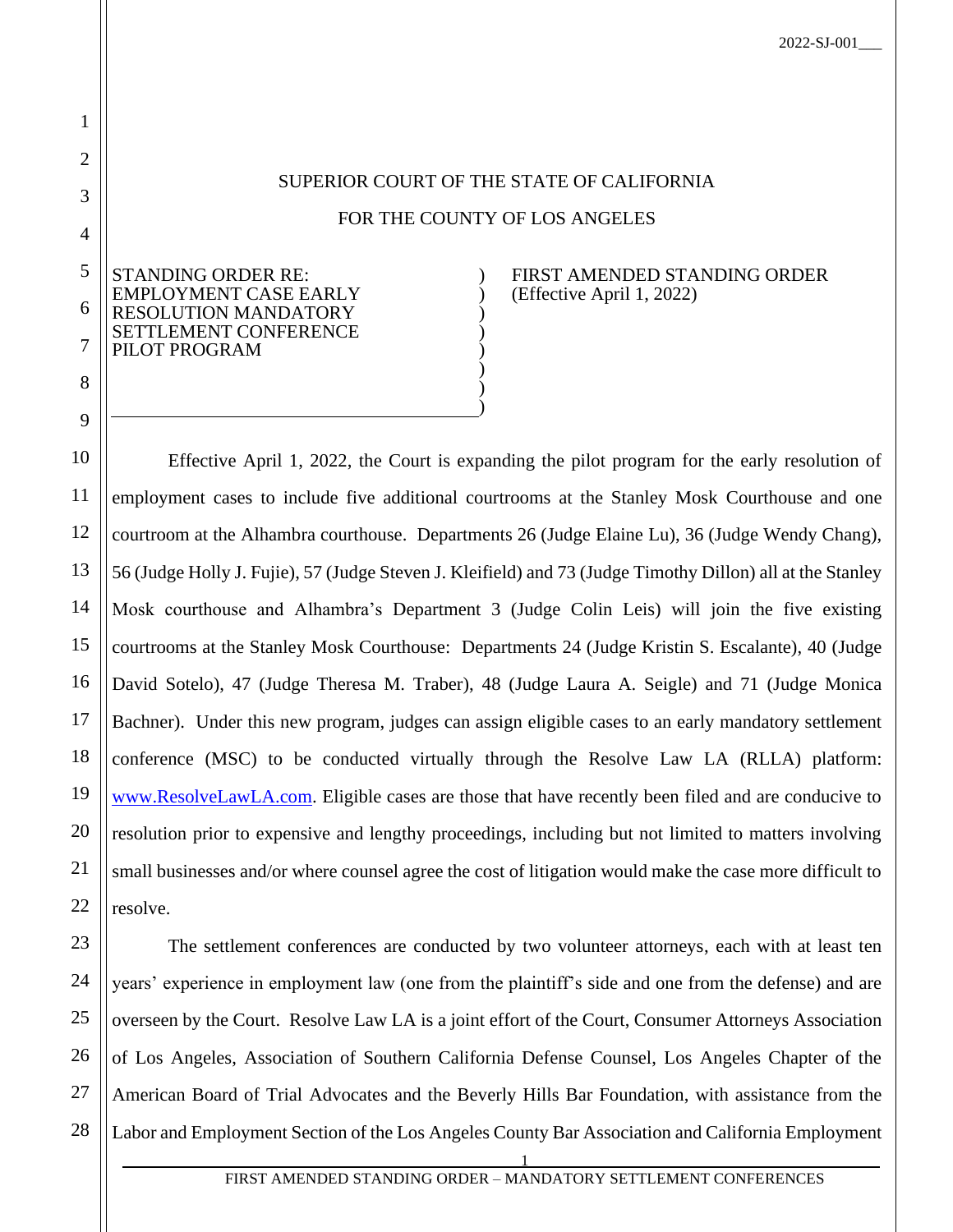1 Lawyers Association.

2

3

4

5

6

7

8

9

10

11

12

13

14

15

16

17

18

19

20

21

22

23

24

25

26

Mandatory Settlement Conferences through Resolve Law LA are available solely by Court order at the initial Case Management Conference (or later Status Conference), or specially scheduled eligibility conference.

Once the Court has ordered the case to participate in an MSC through Resolve Law LA, Plaintiff must access the website at www.ResolveLawLA.com to create an account and register the case for MSC within two (2) court days of the Court's Order assigning the case to the MSC. Plaintiff or plaintiff's counsel must coordinate with defendant or defendant's counsel and select a mutually agreed upon date and time for the MSC. Plaintiff shall also provide the name, email address, and phone number for Defendant when registering the case for an MSC. Once Defendant is notified that the matter has been scheduled for a remote MSC, defense counsel shall create their own login to the ResolveLawLA.com system, and shall list all parties, party representatives and insurance adjusters' names, phone numbers, and emails where indicated. The Resolve Law LA system will send confirmations via text and/or email and will include a Zoom link for counsel, the parties, and insurance representatives to join the remote MSC. In the event the MSC needs to be canceled, it must be canceled through the Resolve Law LA system.

A mandatory settlement conference statement shall be lodged by each party at www.ResolveLawLA.com and served on all parties not less than five (5) court days before the scheduled MSC unless otherwise ordered by the individual IC Court. The settlement conference statement shall be limited to five (5) pages on the MSC Brief and ten (10) pages for exhibits. Resolve Law LA MSCs are available at 9 a.m. and 1:30 p.m. Monday through Friday, excluding court holidays, and are conducted remotely via Zoom.

Pursuant to California Rules of Court, rule 3.1380(b) and Superior Court, Los Angeles County, Local Rules, rule 3.25(d), trial counsel, the parties and persons with full authority to settle the case (including insurance company representatives) must attend remotely unless a judge has excused the virtual appearance for good cause.

27 ///

28 ///